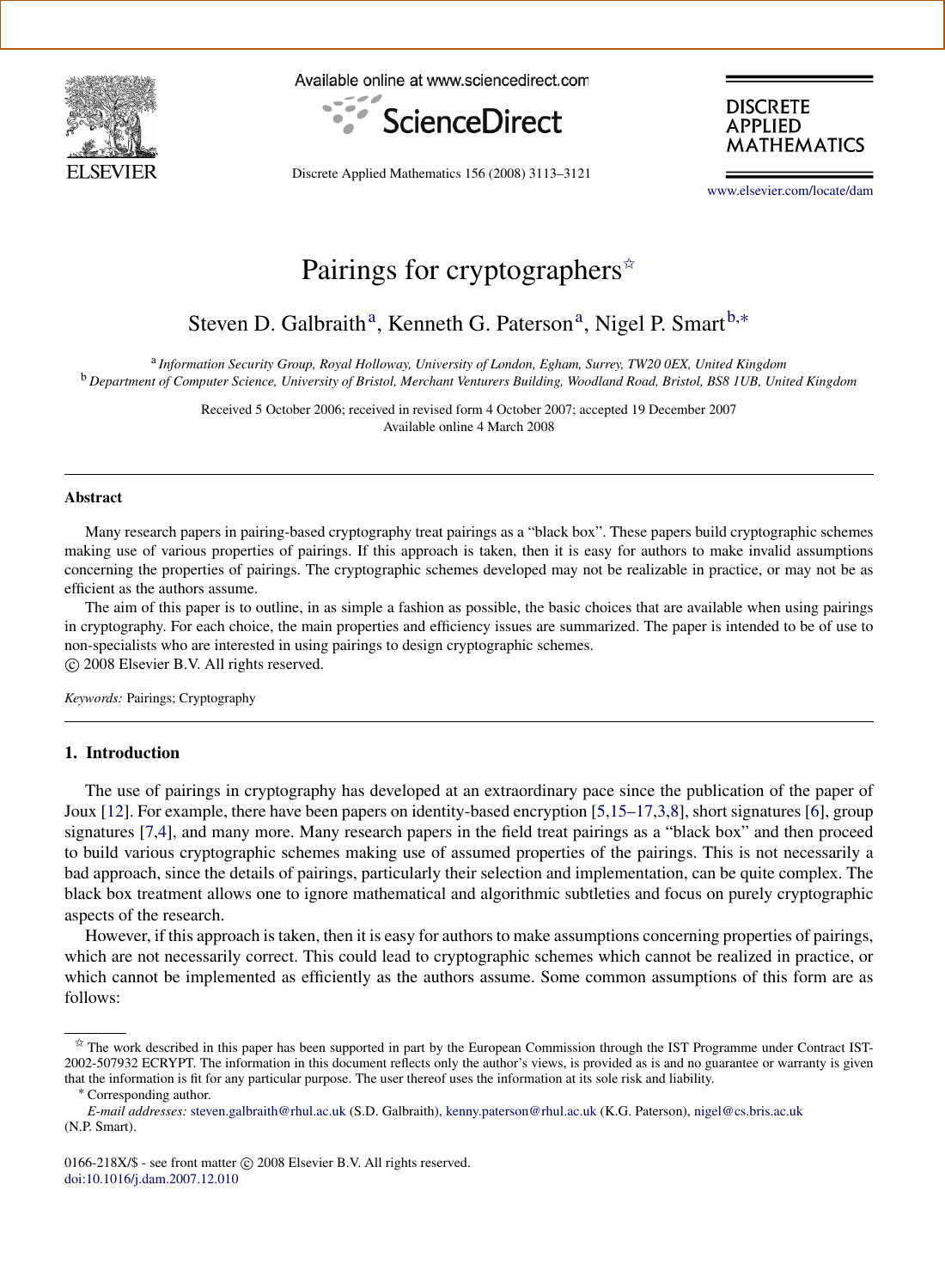- One can efficiently hash onto groups associated with the pairing.
- Operations in groups associated with the pairing can be efficiently implemented.
- Elements of one or more groups associated with the pairing have a "short" representation.
- One can construct suitable system parameters for pairing-based cryptosystems in polynomial time for any security level.
- The pairing can be computed efficiently.
- There are efficiently computable homomorphisms between various groups associated with the pairing.

In general, it is easy to set up systems satisfying some of these assumptions. But, as we shall see, it is not true that pairings can be constructed in practice so that all of these assumptions hold simultaneously, at least with current techniques.

Certainly, many researchers in pairings and pairing-based cryptography are aware of these difficulties, but it appears that many more are not. One reason for the problem is that there is a lot of mathematical background required to understand papers on pairing implementation and construction of pairing friendly curves. Another possible reason for confusion could be that there is a plethora of papers in the area which use a variety of slightly different assumptions about the underlying pairing groups. Some of these different assumptions are made for good technical reasons, and others are just for presentational purposes.

The aim, then, of the present article is to give a summary of the different ways that pairings can be implemented, along with the properties of each choice (with respect to the above list of assumptions) and the pros and cons of each choice. We have been led to write this article by the large number of questions we have had in recent years from protocol designers who have had problems in this area. The intended readership is cryptographers who are interested in developing protocols using pairings; the goal is to present, in the simplest manner possible, the basic choices which a cryptographic designer needs to make.

To make the article accessible to as large an audience as possible, we attempt to keep the presentation largely free of technical jargon. However, some technicalities will be necessary in order to explain the choices that are available to cryptographers, and we do provide brief explanatory notes justifying our ratings. For a full presentation of the details of pairing-based cryptography we recommend consulting [\[2,](#page-8-8) Chapters IX and X].

Two final *caveats* need to be stated. Firstly, our recommendations are a simplification of a complicated subject that is still in a state of flux. It is very likely that the future will bring new methods to deal with the issues raised here. Furthermore, reaching a consensus on the relative merits of one implementation of pairings over another is very difficult. Hence, our findings should be considered more as a summary of the limitations of present methods, rather than as a recipe for the 'best' way to implement pairings in practice.

Secondly, this article attempts neither to introduce new research, nor to act as a survey of the area nor to propose problems for future study. Our goal is only to present in a simple manner the distinct choices which need to be made when designing systems based on pairings.

The remainder of this article is organized as follows. In the next section, we provide further introductory background, then give a classification of the main ways of realizing pairings for cryptographic applications along with the main properties of each choice. Section [3](#page-3-0) develops the analysis to include more refined implementation issues (bandwidth usage, efficiency of implementation and their relationships with security). We use a simple but subjective rating system to score each option at a variety of different security levels. The appendix contains technical notes justifying the ratings in Section [3.](#page-3-0)

## 2. Background

There are two forms of pairings commonly used in the cryptography literature. The first are of the form

 $e: G_1 \times G_1 \longrightarrow G_T$ ,

where  $G_1$  and  $G_T$  are cyclic groups of prime order *l*. (See note (2) of the [Appendix](#page-5-0) for the case of composite group order.) The second form is

 $e: G_1 \times G_2 \longrightarrow G_T$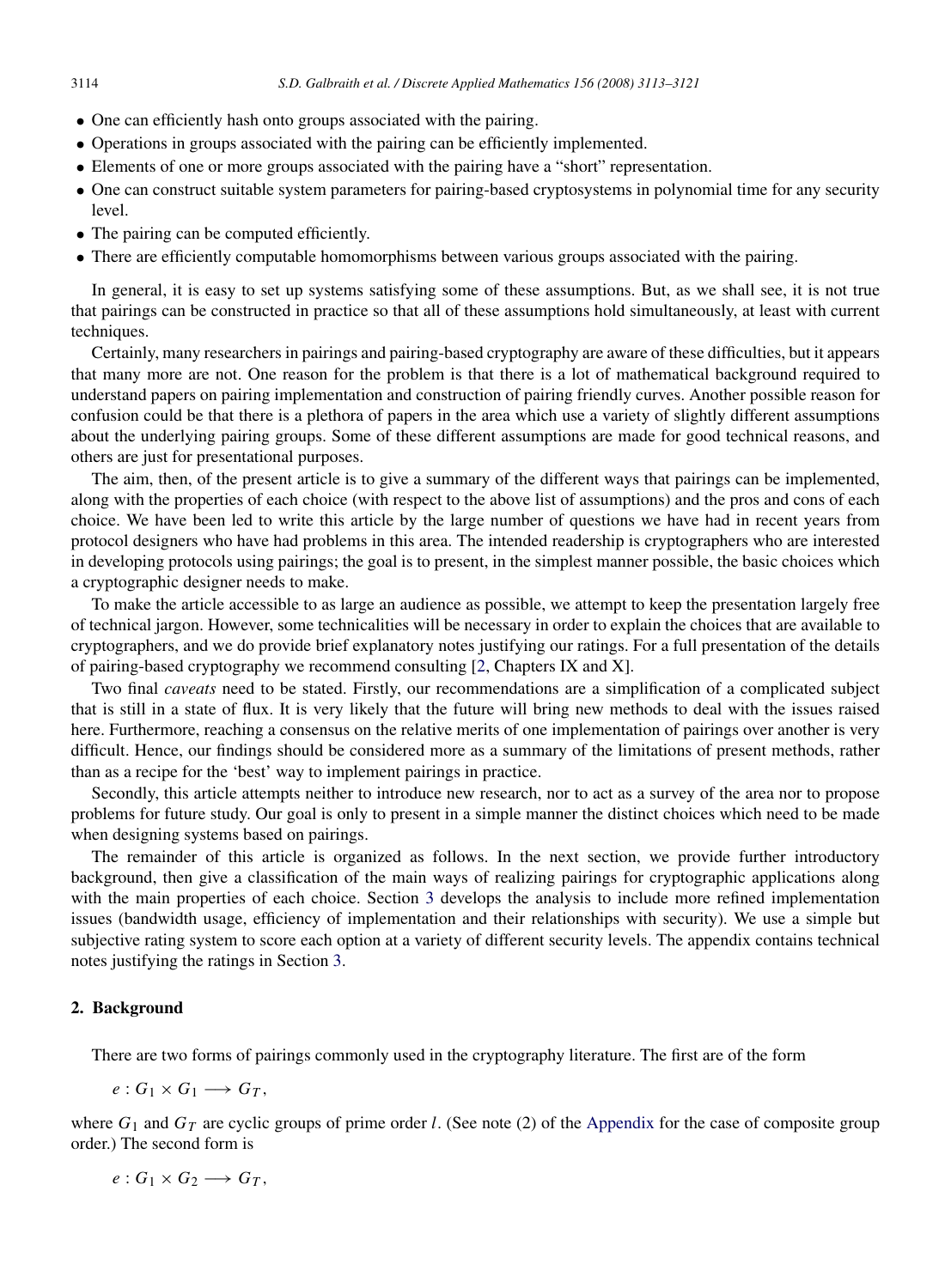where  $G_1$ ,  $G_2$  and  $G_T$  are cyclic groups of prime order *l*. We will always use the second form, and we consider the first form to be just the special case  $G_2 = G_1$ . Of course this important special case may yield advantages in practice (but as we shall see, it is actually one of the least flexible options).

One of the main goals of the paper is to explore various issues which arise depending on the choices of groups and pairing. We comment that the groups  $G_1, G_2, G_T$  and the pairing  $e(\cdot, \cdot)$  often form part of the system parameters of a cryptosystem and may be used by a large number of users. For example, in many identity-based encryption schemes, the trusted authority sets up the system parameters which includes descriptions of groups and a pairing, and all users' public keys are defined with respect to these parameters.

For the purposes of this paper we separate the different pairing instantiations used in the cryptographic literature into three basic types (for examples of each of the three types, see the [Appendix\)](#page-5-0):

Type 1:  $G_1 = G_2$ ;

Type 2:  $G_1 \neq G_2$  but there is an efficiently computable homomorphism  $\phi : G_2 \to G_1$ ;

Type 3:  $G_1 \neq G_2$  and there are no efficiently computable homomorphisms between  $G_1$  and  $G_2$ .

There is yet another type, introduced in [\[18\]](#page-8-9) and called Type 4 in [\[9\]](#page-8-10). In this case  $G_2$  is a non-cyclic group of order  $l^2$ . We discus this further in note (1) of the [Appendix.](#page-5-0)

We should clarify that in all cases, there exist homomorphisms between  $G_1$  and  $G_2$  (this is trivially true since they are cyclic groups of the same order) but that computing these homomorphisms is presumably as hard as computing discrete logarithms in the groups. Type 2 is when there is an efficiently computable homomorphism from  $G_2$  to  $G_1$ and there is not an efficiently computable homomorphism from  $G_1$  to  $G_2$ . The situation where  $G_1 \neq G_2$  but there are efficiently computable homomorphisms in both directions can be re-interpreted as Type 1, so we do not consider it separately.

This distinction into types is relevant for the design of cryptographic schemes. In particular, the existence of maps between  $G_2$  and  $G_1$  is sometimes required to get a security proof to work (see for example [\[6](#page-8-5)[,19\]](#page-8-11) for a general discussion on this point). There exist many primitives in pairing-based cryptography whose security proof does not apply if the cryptosystem is implemented using pairings of the third type.

We now focus on several of the frequently made assumptions about pairings when they are treated as black boxes.

- One can hash to  $G_2$ .
- There is a (relatively) short representation for elements of *G*1.
- There is an efficiently computable homomorphism from  $G_2$  to  $G_1$ .
- One can generate system parameters (including groups and a pairing) achieving at least  $\kappa$  bits of security, where  $\kappa$ is a security parameter, in time polynomial in  $\kappa$ .

Many authors assume that some or all of these properties can easily be achieved. However, it is not true that all these properties can simultaneously be achieved.

We briefly summarize what is possible in [Table 1,](#page-3-1) but first we should mention some technical properties of pairing implementations (it is not necessary for the reader to understand what these terms mean). The Type 1 case  $G_1 = G_2$ is implemented using supersingular curves. The supersingular curves can be separated into two sub-classes: those over fields of characteristic 2 or 3 (with embedding degree 4 or 6 respectively), and those over fields of large prime characteristic (with embedding degree 2). The curves of Type 2 are ordinary and the homomorphism from  $G_2$  to  $G_1$ is the trace map. The curves of Type 3 are ordinary, and  $G_2$  is typically taken to be the kernel of the trace map.

 $A \nightharpoonup$  in [Table 1](#page-3-1) indicates that there exist implementations of pairings for which the property holds for all security levels. A  $\times$  indicates that there is no known method to implement pairings of the stated type which achieve the required property. The  $\times$  in the Type 1 (small characteristic) row denotes the slightly weaker claim that there is no good solution for almost all security levels.

It is interesting to note that for the Type 4 pairings of note (1) of the [Appendix,](#page-5-0) one can obtain a tick in every column of the table. However, this comes at the expense of various complications in security proofs, and increased bandwidth and implementation costs.

A more detailed analysis of these issues will be given below. The most important message is that it is currently impossible to simultaneously have all the frequently used features of pairings on cyclic groups. We hope that [Table 1](#page-3-1) will be useful for cryptographic designers working with pairings. Once the designer has identified the required properties for their system, they can consult the table to determine the possible (if any) instantiations of their system.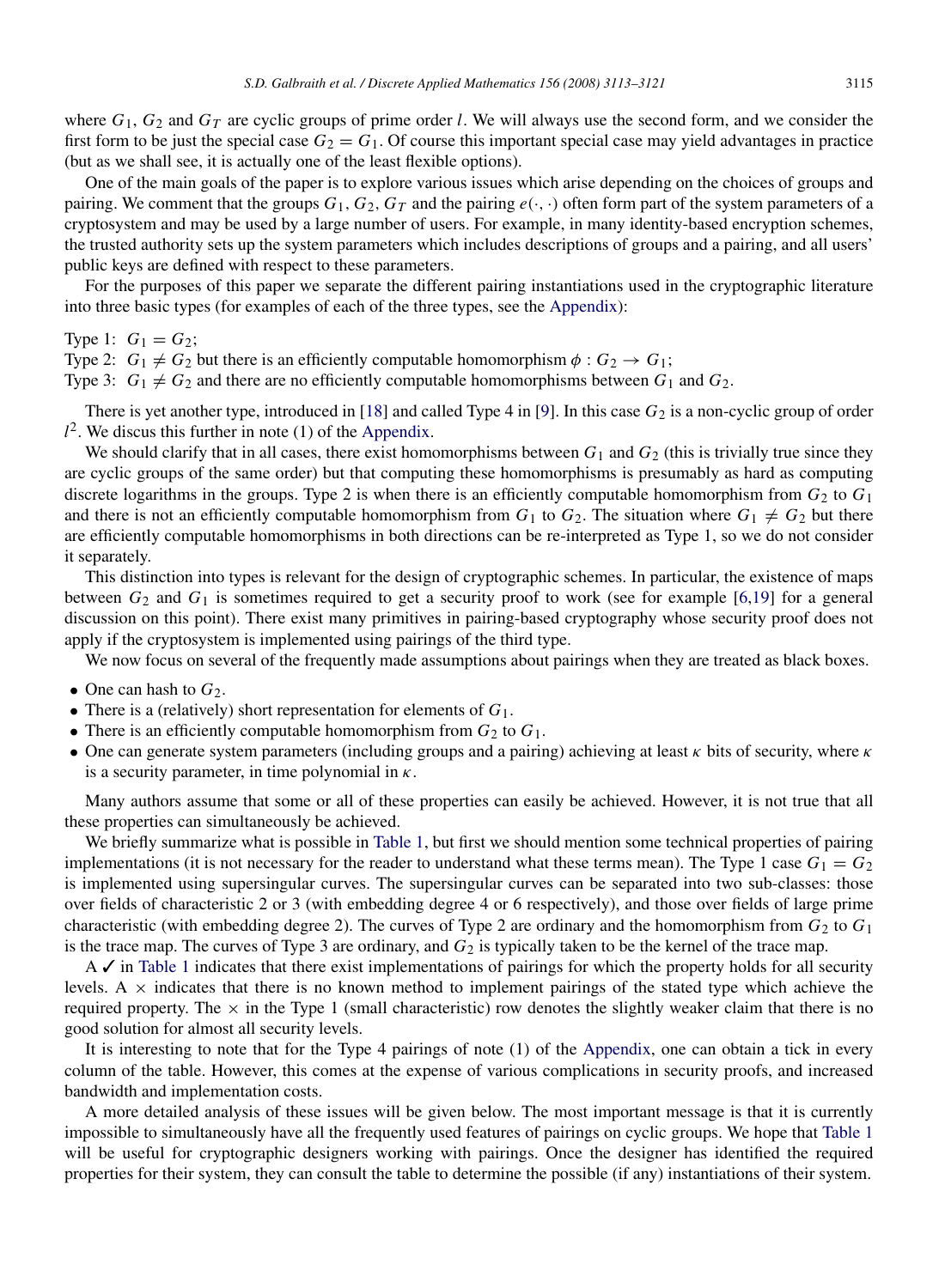| Type           | Hash to $G_2$ | Short $G_1$ | Homomorphism | Poly time generation |
|----------------|---------------|-------------|--------------|----------------------|
| 1 (small char) |               |             |              |                      |
| 1 (large char) |               | ㅅ           |              |                      |
|                |               |             |              |                      |
|                |               |             |              |                      |

<span id="page-3-1"></span>Table 1 Properties of the types of pairing groups

#### *2.1. Issues related to provable security*

Provable security typically studies the asymptotic security of cryptosystems as a security parameter  $\kappa$  goes to infinity. Hence, to apply the provable security paradigm it is necessary that there is an algorithm to generate system parameters which takes as input a security parameter  $\kappa$  and runs in time polynomial in  $\kappa$ .

As we have noted above, the existence of a polynomial time algorithm for the generation of system parameters is not automatic. Hence, asymptotic security results for cryptographic schemes only give heuristic evidence for security when the scheme is implemented using general pairings.

None of this is necessarily a problem in practice, since it is usually possible to generate parameters offering a required level of security efficiently and with a reasonable degree of flexibility. We will study in the next part the question of whether there are sufficiently many curves available and whether key generation is a problem in practice.

#### <span id="page-3-0"></span>3. Efficiency and bandwidth considerations

Once one has decided, with the help of [Table 1,](#page-3-1) whether a proposed scheme can be implemented, it is natural to ask about the speed and storage requirements of the system. We discuss these issues in this section. It turns out that these properties can change as the security level increases. The results depend on specific implementation details of the relevant group operations and pairing calculation, and so this section requires a little bit more technical discussion than the previous sections.

It is necessary to discuss, for each of the three types defined above, how to ensure an appropriate security level is attained.

First we note that all pairings are based on the Weil pairing or Tate pairing on elliptic (or hyperelliptic) curves over finite fields. In practice one may use the Eta [\[1\]](#page-8-12) or Ate [\[11\]](#page-8-13) pairings which offer some implementation advantages, but the exact choice will not influence our discussion. In this paper we restrict to elliptic curves. The groups  $G_1$  and  $G_2$  are groups of points on the curve and the group  $G_T$  is a subgroup of the multiplicative group of a related finite field. We write *l* for the (common) order of these three groups. If *q* denotes the size of the field over which our elliptic curve *E* is defined, then  $G_1$  is a subgroup of  $E(\mathbb{F}_q)$ ,  $G_2$  is usually a subgroup of  $E(\mathbb{F}_{q^k})$ , and  $G_T$  is a subgroup of F ∗ *q k* . Here *k* is a parameter usually called the *embedding degree* in pairing-based cryptography. There are then three main parameters that one needs to keep in mind: the base field size *q*, the embedding degree *k* and the group size *l*.

Secondly, we note that in order to achieve a particular level of security, it is necessary that the discrete logarithm problems (DLPs) in  $G_1$ ,  $G_2$  and  $G_T$  be adequately hard. Thus we need to consider (as a first step) what minimum sizes we need our base field  $\mathbb{F}_q$  and our extension field  $\mathbb{F}_{q^k}$  to be in order to make the relevant DLPs sufficiently hard. Even this is a complicated question, particularly with regard to selecting  $\mathbb{F}_{q^k}$ , as there is a variety of algorithms for solving the DLP, and these algorithms have complicated asymptotic running times.

We can simplify the discussion by referring to [Table 2,](#page-4-0) which shows roughly equivalent parameter sizes at a variety of security levels from three different sources, NIST [\[20\]](#page-8-14), Lenstra [\[13\]](#page-8-15), and ECRYPT [\[21\]](#page-8-16). The first column in this table shows the security level  $\kappa$ . Roughly speaking,  $2^{\kappa}$  is the number of basic operations (block cipher encryptions, say) needed to break a block cipher with a  $\kappa$ -bit key. The second column represents the size of an elliptic curve group needed to provide  $\kappa$  bits of security (again, meaning that  $2^{\kappa}$  basic operations are needed to solve the DLP in the group). Note the simple relationship between  $\kappa$  and the group size  $2^{2\kappa}$ . The third column shows the size of RSA keys needed to provide  $\kappa$  bits of security. This can be roughly equated to the size of field needed to attain a given level of security for the DLP in  $\mathbb{F}_{q^k}$ .

An important point, which some researchers in pairing-based cryptography may not be aware of, is that the efficiency of systems using pairings scales more-or-less like RSA rather than like ECC. Hence, cryptosystems using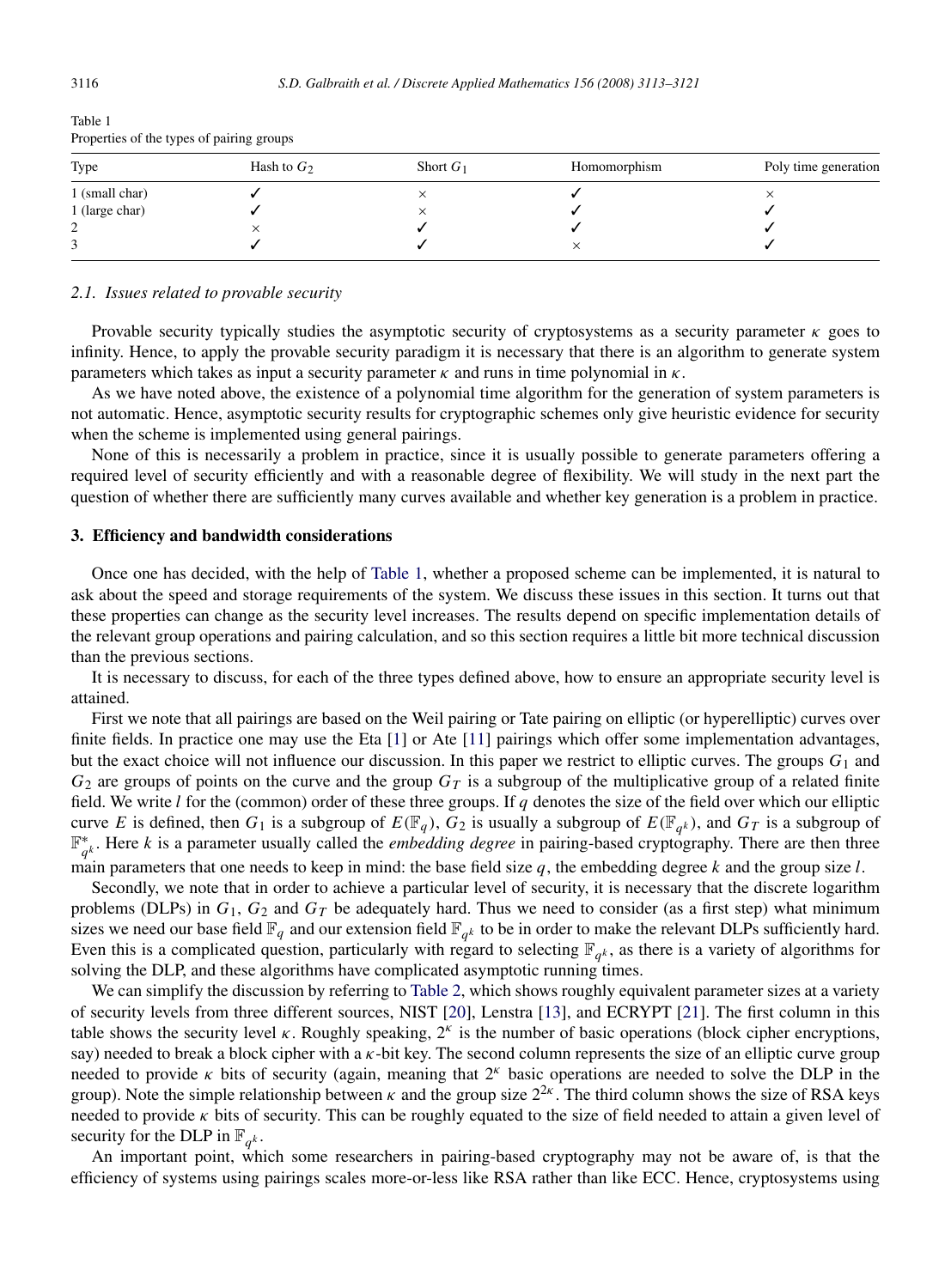<span id="page-4-0"></span>

| Table 2             |  |
|---------------------|--|
| Recommend key sizes |  |

| Author           | К   | ECC-style | RSA-style |
|------------------|-----|-----------|-----------|
| <b>NIST</b> [20] | 80  | 160       | 1024      |
|                  | 128 | 256       | 3072      |
|                  | 256 | 512       | 15360     |
| Lenstra $[13]$   | 80  | 160       | 1329      |
|                  | 128 | 256       | 4440      |
|                  | 256 | 512       | 26268     |
| ECRYPT $[21]$    | 80  | 160       | 1248      |
|                  | 128 | 256       | 3248      |
|                  | 256 | 512       | 15424     |

pairings often do not have the same advantages over RSA as one might expect from a cryptosystem using elliptic curves.

For example, if we decide to use NIST's figures, then to achieve 256 bits of security, we will need to select a subgroup of  $E(\mathbb{F}_q)$  having size at least 512 bits. This means that *q* will be at least 512 bits in size. We also need to ensure that  $\mathbb{F}_{q^k}$  is at least 15 360 bits in size. It follows that any protocol which computes or transmits pairing values will have performance constrained by the operations in the 15 360-bit finite field.

Another subtlety arises when choosing appropriate system parameters for pairing-based schemes. Continuing the above example, one might assume that *l* and *q* can be chosen to be of 512 bits in size, and so *k* would be chosen to be 15 360/512 = 30. In practice, the above choice seems to be unachievable, though one could try  $k = 31$  with 512-bit *l* and *q*, or  $k = 24$  with 640-bit *q* and 512-bit *l*. We refer to Freeman, Scott and Teske [\[10\]](#page-8-17) for a full discussion of these issues. The precise choice of parameters will depend closely on the protocol and other application restrictions.

In [Table 3](#page-5-1) we answer the following questions, at the 80-bit and 256-bit security levels. (Notes to the table can be found in the [Appendix.](#page-5-0))

- H1: Can one hash to  $G_1$  efficiently?<br>H2: Can one hash to  $G_2$  efficiently?
- H2: Can one hash to  $G_2$  efficiently?<br>M2: Can one test membership in  $G_2$
- Can one test membership in  $G_2$  efficiently? (Note that many protocols implicitly require membership tests for their security guarantees to hold.)
- S1: Is there a short representation for elements of  $G_1$ ? (Meaning, in a system with security level  $\kappa$ , can elements of  $G_1$  be represented with roughly the minimum number, say  $\leq 2\kappa + 10$ , of bits?)
- S2: What is the ratio of the size of the representation of elements of  $G_2$  to the size of the representation of elements of *G*1?
- E1: Are group operations in *G*<sup>1</sup> efficient? (Meaning, in a system with security level κ, are operations in *G*<sup>1</sup> efficient when compared with usual elliptic curve cryptography in a group with security level  $\kappa$ ?)
- E2: What is the ratio of the complexity of group operations in  $G_2$  to the complexity of group operations in  $G_1$ ?
- E3: What is the ratio of the complexity of group operations in  $G_T$  to the complexity of those in  $G_1$ ?<br>P: Is the pairing efficient? (Meaning, how does the speed of pairing computation compare with
- Is the pairing efficient? (Meaning, how does the speed of pairing computation compare with alternative groups of the same security level?)
- F: Is there wide flexibility in choosing system parameters? (Meaning, is it necessary for all users to share one curve, or is there plenty of freedom for users to generate their own curves of any desired security level  $\kappa$ ?)

Questions H1, H2, M2, S1, E1, P and F will be answered by a rating of 0–3 stars. Zero stars in the H2 column means that it is impossible to hash into *G*2. One star means the property holds but that there is some significant practical problem with it, 2 stars means there is a satisfactory solution, 3 stars means the question is answered as well as could be expected.

For Type 3 curves it is necessary to define the quantity *d*. Let *D* be the CM discriminant used to construct the elliptic curve. If  $D = -4$  then set  $d = k/\text{gcd}(k, 4)$ , if  $D = -3$  then set  $d = k/\text{gcd}(k, 6)$ , while if  $D < -4$  then set  $d = k / \text{gcd}(k, 2) = k / 2$  (since we are always assuming that *k* is even).

Note that since we have not given absolute times/sizes in the starred columns it is difficult to compare the various types of pairing groups. This is a deliberate choice on our part, since the type of pairing group one chooses is dictated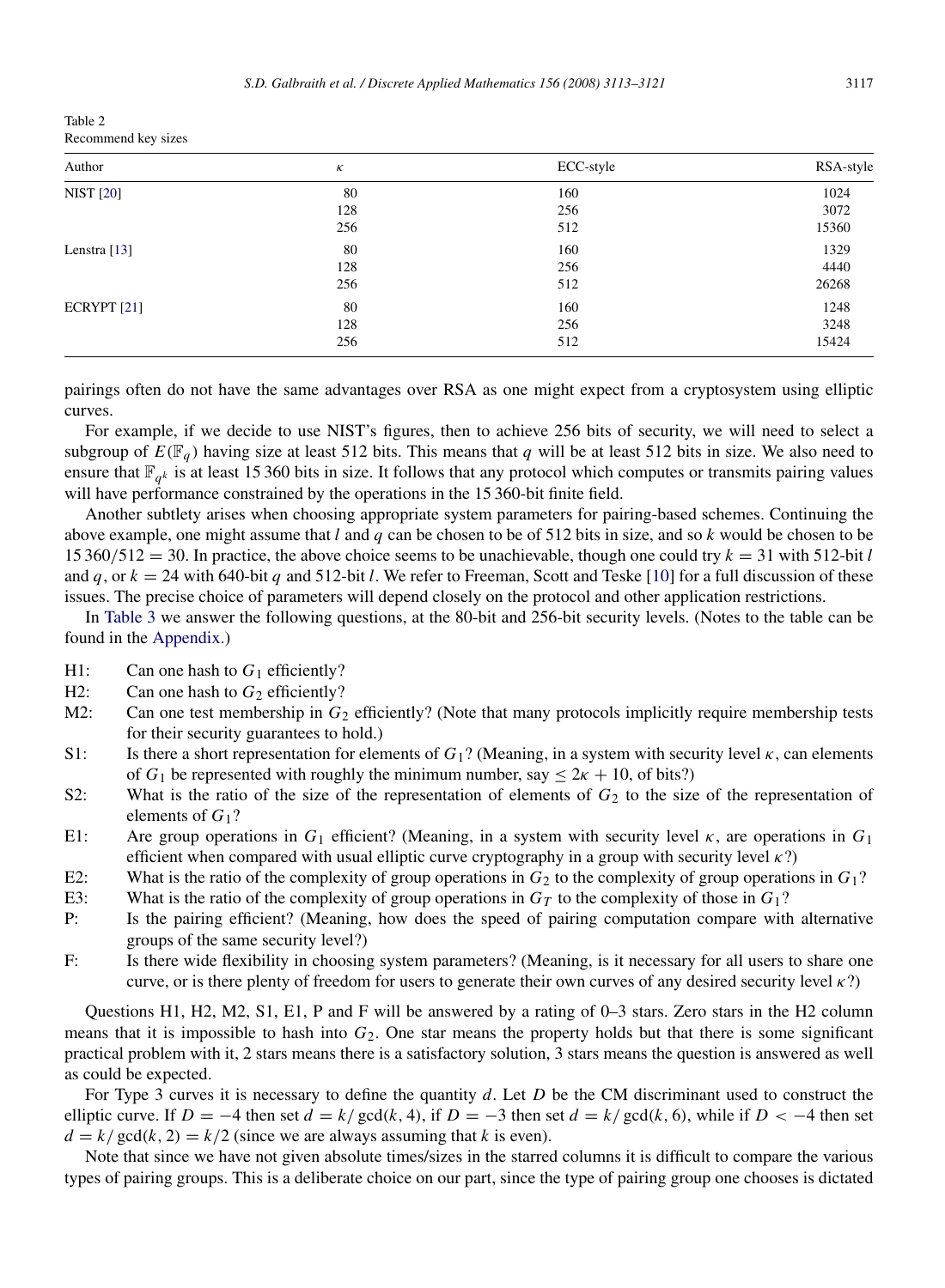| Type     | $\kappa$ | $H1^{(3)}$                              | $H2^{(3)}$        | M <sub>2</sub>    | S <sub>1</sub>                | $S2^{(4)}$       | E1                                 | $E2^{(5)}$ | $E3^{(6)}$ | P                              | F                 |
|----------|----------|-----------------------------------------|-------------------|-------------------|-------------------------------|------------------|------------------------------------|------------|------------|--------------------------------|-------------------|
| Type 1   | 80       | $\star\star\star$                       | $\star\star\star$ | $\star\star\star$ | $\star\star\star$             |                  | $\star\star$                       |            | 8/7        | $\star\star\star$              | $\star$           |
| (char 2) | 256      | $\star$                                 | $\star$           | $\star\star$      | ***                           |                  | $\star$                            |            | 8/7        | $\star$                        | $\star$           |
| Type 1   | 80       | $\star\star\star$                       | ***               | ***               | $\star\star\star$             |                  | $\star \star \star$                |            | 3          | $\star\star\star$              | $\star$           |
| (char 3) | 256      | $\star$                                 | $\star$           | $\star\star$      | ***                           |                  | $\star$                            |            | 3          | $\star$                        | $\star$           |
| Type 1   | 80       | $\star\star$                            | $\star\star$      | $\star$           | $\star\star\star$             |                  | $\star$                            |            | 1/4        | $\star\star\star$              | $\star\star\star$ |
| (char p) | 256      | $\star$                                 | $\star$           | $\star$           | $\star\star$                  |                  | $\star$                            |            | 1/4        | $\star$                        | $\star\star\star$ |
| Type 2   | 80       | $\star\star\star$                       |                   | $\star$           | $\star\star\star$             | $\boldsymbol{k}$ | $\star\star\star$                  | $k^2$      | $k^2/16$   | $\star/\star\star\star^{(10)}$ | $\star\star\star$ |
|          | 256      | $\star \star / \star \star \star^{(7)}$ |                   | $\star$           | $\star/\star\star\star^{(8)}$ | $\boldsymbol{k}$ | $\star\star/\star\star\star^{(9)}$ | $k^2$      | $k^2/16$   | $\star/\star\star\star^{(10)}$ | $\star\star\star$ |
| Type 3   | 80       | $\star\star\star$                       | $\star$           | $\star\star\star$ | $\star\star$                  | $\boldsymbol{d}$ | $\star\star\star$                  | $d^2$      | $k^2/16$   | $\star\star\star$              | $\star\star\star$ |
|          | 256      | $\star\star/\star\star\star^{(7)}$      | $\star\star$      | $\star\star$      | $\star/\star\star\star^{(8)}$ | $\boldsymbol{d}$ | $\star\star/\star\star\star^{(9)}$ | $d^2$      | $k^2/16$   | $\star\star\star$              | $\star\star\star$ |

<span id="page-5-1"></span>Table 3 Comparison of efficiency and bandwidth properties

more by the cryptosystem and hence by [Table 1.](#page-3-1) Thus [Table 3](#page-5-1) is primarily meant to indicate what happens as the security level increases for a particular type of curve.

Some particular phenomena are clearly indicated in the tables. For example, Type 3 is the only choice which offers good performance and flexibility for high security parameters, and yet this choice does not permit a homomorphism from *G*<sup>2</sup> to *G*1. Hence, it would be desirable if protocol designers could prove the security of their schemes without requiring such a homomorphism.

## 4. Conclusions

[Tables 1](#page-3-1) and [3](#page-5-1) give a brief and non-technical guide to the black boxes which are available for protocol designers who want to use pairings. We hope that they will be useful to the designers of cryptographic schemes.

#### Acknowledgements

We would like to thank Dan Boneh, Eike Kiltz, Alfred Menezes, Mike Scott and Hovav Shacham for useful comments and suggestions.

#### Appendix. Notes

<span id="page-5-0"></span>Here we give technical details to justify the claims in the sections above.

## *A.1. The three types*

First we clarify the meaning of the three types, with examples.

**Type 1:** Type 1 curves are supersingular. The group  $G_1$  is always a subgroup of  $E(\mathbb{F}_q)$ . There is a "distortion map"  $\psi$  which maps  $G_1$  into  $E(\mathbb{F}_{q^k})$  and the pairing of  $P, Q \in G_1$  is obtained by computing  $e(P, \psi(Q))$ . An example is  $y^2 = x^3 + x$  over  $\mathbb{F}_p$ , where  $p \equiv 3 \pmod{4}$ ; in this case  $\psi(x, y) = (-x, iy)$ , where  $i \in \mathbb{F}_{p^2}$  satisfies  $i^2 = -1$ .

For our analysis of the Type 1 case we only consider supersingular elliptic curves with embedding degree  $k = 6$ (in characteristic 3),  $k = 4$  (in characteristic 2), or  $k = 2$  (for large prime characteristic). Hence we do not consider the cases  $k = 1$  or  $k = 3$  with large prime characteristic (these cases are not very thoroughly studied, but it is clear that from a high-level view their behaviour is broadly comparable to the case  $k = 2$ ). Similarly, we do not consider supersingular hyperelliptic curves, as from a high-level point of view their performance characteristics are similar to the case of supersingular elliptic curves.

Note that testing membership of *P* in  $G_1$  can be done by checking that *P* is defined over  $\mathbb{F}_q$  and then checking that  $[l]P = 0$ . For many applications it is sufficient to perform the check that  $[h]P \neq 0$  for the cofactor *h*, which is cheaper if *h* is small.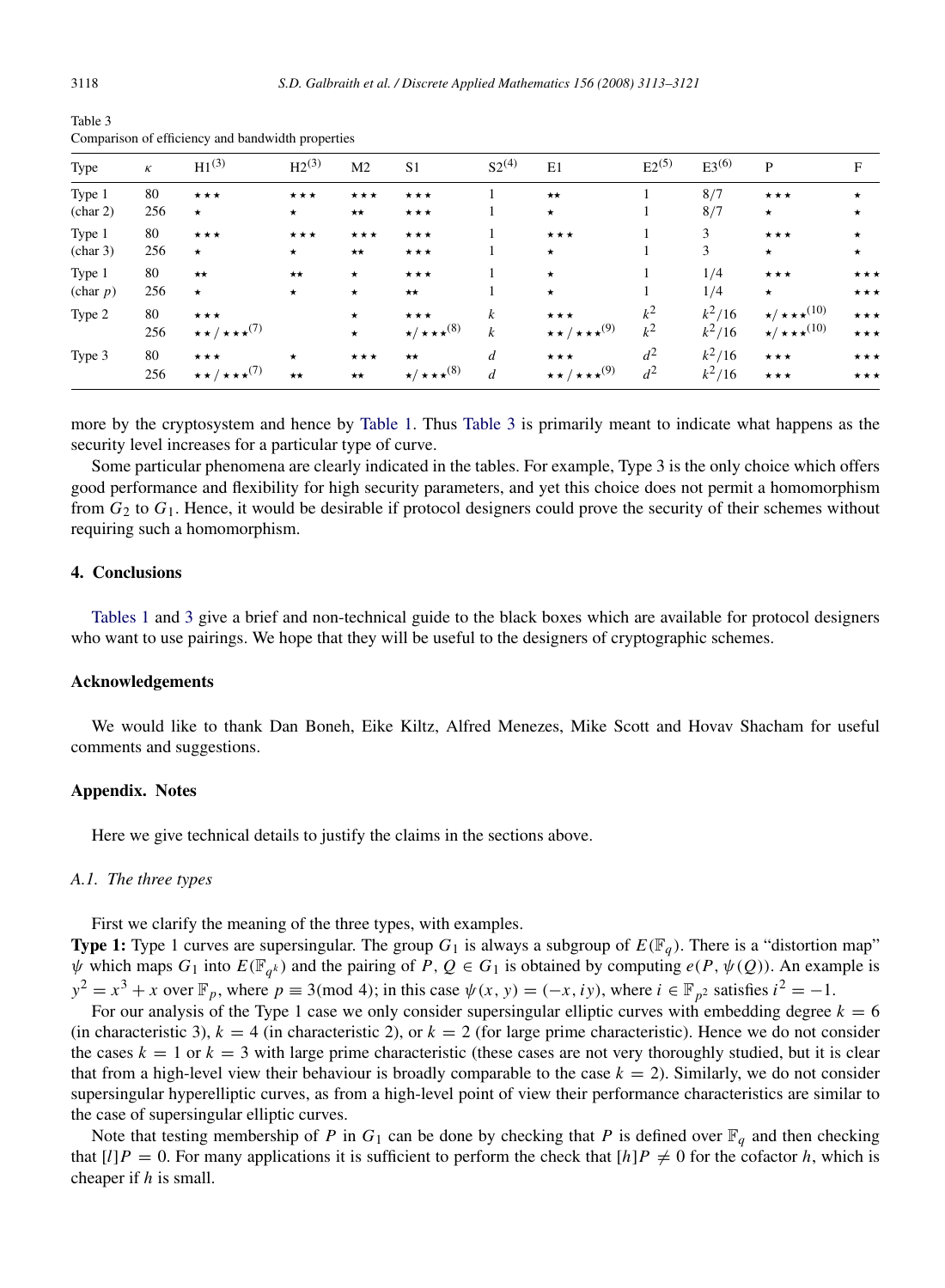**Type 2:** Take any pairing friendly curve *E* over  $\mathbb{F}_q$  with embedding degree  $k > 1$  and define  $G_1$  to be the subgroup of  $E(\mathbb{F}_q)$  of order *l*. We choose a random point  $Q \in E(\mathbb{F}_{q^k})[l]$  and define  $G_2 = \langle Q \rangle$ . It is necessary that *Q* be published as a system parameter so that other users know what  $\vec{G}_2$  is. Define the trace map Tr :  $E(\mathbb{F}_{q^k}) \to E(\mathbb{F}_q)$  by

$$
\operatorname{Tr}(Q) = \sum_{i=0}^{k-1} \pi^k(Q),
$$

where  $\pi$  is the *q*-power Frobenius map. With overwhelming probability,  $\text{Tr}(Q) \neq 0$  and so  $\phi = \text{Tr}$  is a non-trivial group homomorphism from *G*<sup>2</sup> to *G*1. In general it seems to be a hard computational problem to compute a non-trivial group homomorphism from  $G_1$  to  $G_2$ .

The advantage of the Type 2 setting is that we can use any curve and still get a homomorphism from  $G_2$  to  $G_1$ . The disadvantage is that the group *G*<sup>2</sup> has no special structure. It seems to be impossible to sample randomly from *G*<sub>2</sub> except by computing multiples of the generator *Q*, hence we cannot securely hash to  $G_2$ . To test if  $R \in G_2$ we follow the method of [\[9\]](#page-8-10): first check that  $\lfloor l \rfloor R = 0$  (note that for high security levels the cofactor *h* for  $G_2$  in  $E(\mathbb{F}_{q^k})$  is typically larger than *l*, so it is not faster to compute [*h*]*R*; though instead one could compute [*h*]Tr(*R*) and  $[h](\bar{k}R - \text{Tr}(R))$  and then test whether

$$
e(kQ - \text{Tr}(Q), \text{Tr}(R)) = e(kR - \text{Tr}(R), \text{Tr}(Q)).
$$

Hence, membership testing requires some form of point multiplication plus two pairing computations, and so could be a serious overhead.

**Type 3:** Take any pairing friendly curve E over  $\mathbb{F}_q$  of embedding degree  $k > 1$ . Define  $G_1$  to be the subgroup of  $E(\mathbb{F}_q)$  of order *l*. An equivalent way to say this is that  $G_1$  is the kernel of  $(\pi - 1)$  on  $E[l]$ , where  $\pi$  is the *q*-power Frobenius. Define  $G_2$  to be the kernel of  $(\pi - q)$  on  $E[l]$ .

The difference between the Type 3 and Type 2 cases is striking: in the Type 3 case *G*<sup>2</sup> is precisely the kernel of the trace map, so the trace map is trivial on *G*2. In general there seems to be no efficiently computable homomorphism from  $G_2$  to  $G_1$ . On the other hand, one can sample from  $G_2$  by taking a random point  $R \in E[l]$  and computing  $\pi(R) - R \in G_2$ ; hence we can hash to  $G_2$ . Also, one can test membership of  $G_2$  efficiently by checking that the point has order *l* (in this case, one can check the order using a twist of the curve, and so sometimes a cofactor test is efficient) and that the trace is zero (which is fast). Further, the Type 3 case allows very efficient pairing implementation due to the ate pairing.

We comment that for Types 2 and 3 we consider ordinary curves which will be generated using the CM method. There are many papers in the literature on this topic, and a wide choice of curves is available (see [\[10\]](#page-8-17)). The main focus of research has been trying to get  $l \approx q$  so that one can represent elements of  $G_1$  in an optimal way. This has not been achieved for all values of *k* and more research on this topic is welcome. But we feel that a sufficiently flexible array of curves is available nowadays so that implementors could get an acceptable size of elements of *G*<sup>1</sup> for any large security level. A point however which is overlooked is that for large security levels and certain choices of (*k*, *q*) it is not always the case that  $l \approx q$  is optimal in terms of efficiency.

Among the various methods for generating ordinary curves, some simply require evaluating one or more polynomials at integer values until primes are found, while others require the solution of Pell equations or finding large prime factors of  $l^k$  − 1. Any method for generating system parameters which involves solving Pell equations has dubious theoretical merits, since only finitely many solutions will be expected [\[14\]](#page-8-18). Similarly, any method that requires factoring will not be polynomial time. Hence, to ensure flexibility in the choice of parameters we assume that curves are generated using methods which only require that certain polynomials represent primes.

### *A.2. Footnotes*

(1) One can choose *G*<sup>2</sup> to be the full *l*-torsion subgroup of the curve. In other words, we have a group of exponent *l* rather than order *l*. In such a setting one obtains a tick in every column of [Table 1,](#page-3-1) however this is at the expense of having a pairing between groups which has a probability of 1/*l* of being trivial on random non-trivial input elements. In addition such pairing systems consume more bits to represent the elements in  $G_2$  compared to our other systems. This was first proposed in [\[18\]](#page-8-9) and was called a Type 4 pairing in [\[9\]](#page-8-10).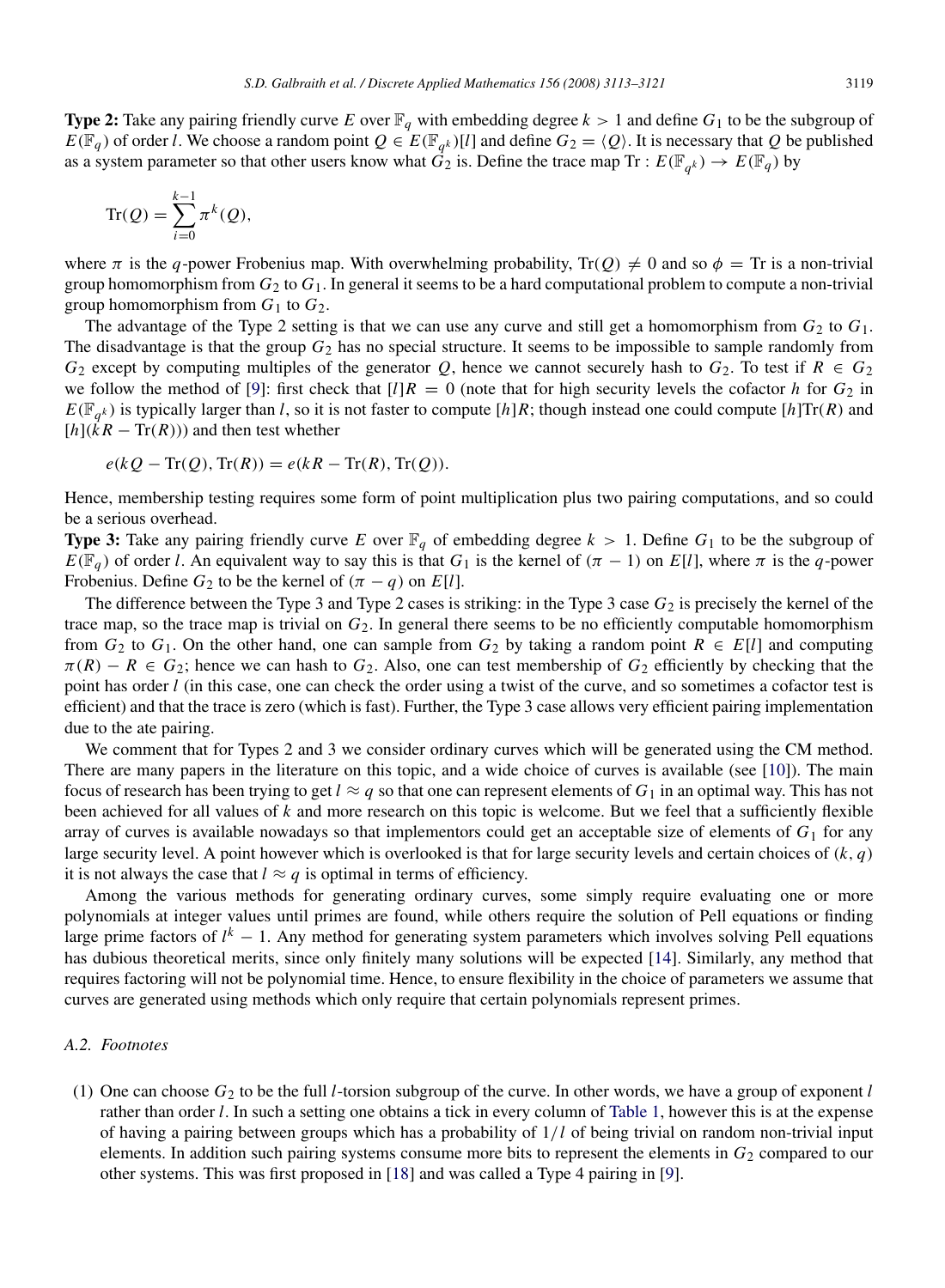(2) In a number of recent papers, pairings have been used on groups of composite order where the factors of group order are kept secret. We do not focus on these groups in this paper. However, we note that for these applications there seems to be no loss of generality by using Type 1 setting (indeed, curves with embedding degree 2 seem to be optimal here).

In addition, such groups necessarily consume greater bandwidth and computational resources than the "traditional" pairing systems considered in this paper.

- (3) Hashing into G1 and G2 usually involves multiplication by the cofactor, though in many cases this will be chosen to be small. In some schemes the need for this multiplication can be effectively removed by taking care of it through other operations at a later stage in the operation of a scheme, for example through the final powering in the Tate pairing algorithm. In these columns we assume that the cofactor multiplication is carried out.
- (4) We assume that  $G_1 \subset E(\mathbb{F}_q)$  and  $G_2 \subset E(\mathbb{F}_{q^k})$  and so the standard representation of elements of  $G_2$  will be  $k$  times longer than the standard representation of elements of  $G_1$ . This memory requirement can be reduced in the case where  $G_2$  is the trace zero subgroup by using twists. This is why the smaller ratio *d* appears for Type 3 groups. We assume for Type 3 groups that the embedding degree *k* is always even, so *d* is at most *k*/2.
- (5) We assume projective coordinates are used in the group  $G_2$ , rather than affine coordinates. This might not be the most efficient choice in any given implementation, but it does give a rough guide for comparing the types.

As explained in point (4) above, the ratio of the size of elements of  $G_2$  to  $G_1$  for Type 2 and 3 curves is *k* or *d*. Since multiplication is quadratic we make the naive calculation that the cost of operations in  $G_2$  is either  $k^2$ or  $d^2$  the cost of operations in  $G_1$ .

If one is using pairing friendly fields, which are fields of degree  $k = 2^i 3^j$ , then the value of  $k^2$  (respectively *d*<sup>2</sup>) can be replaced by  $3^{i}5^{j}$  (respectively  $3^{i-2}5^{j}$  or  $3^{i-1}5^{j-1}$  or  $3^{i-1}5^{j}$ ).

- (6) We assume a standard naive implementation as we only aim to give a rough estimate. Thus multiplication in  $\mathbb{F}_{q^k}$ costs  $k^2$ -multiplications in  $\mathbb{F}_q$ , whereas projective coordinate addition in  $G_1 \subset E(\mathbb{F}_q)$  cost roughly
	- For Type 1 curves in characteristic 2 at most  $14 \mathbb{F}_q$  operations.
	- For Type 1 curves in characteristic 3 at most 12  $\mathbb{F}_q$  operations.
	- For Type 1 curves in characteristic  $p$  at most 16  $\mathbb{F}_q$  operations.
	- For Type 2 and Type 3 curves at most  $16-\mathbb{F}_q$  operations.

Hence the ratio of the cost of an operation in  $\mathbb{F}_{q^k}$  to the cost of an operation in  $G_1$  is  $k^2/16$ , for Type 2 and Type 3 curves. The values for Type 1 curves are obtained as  $4^2/14$ ,  $6^2/12$  and  $2^2/16$ .

A similar comment related to pairing friendly fields as in point (5) can also be applied here.

A common operation in the groups is exponentiation (i.e., point multiplication). Comparing the relative costs of these methods is less easy, since there are a number of special tricks available, the exact trick which is used depends on the relative cost of operations in the group, the amount of available memory, and the size of the exponent/multiplier being used.

- (7) When hashing into  $G_1$  this will be efficient when *k* is chosen so that  $q \approx l$ , but when *q* is much larger than *l* then this will become progressively more expensive. Hence, this depends on *k* and whether curves can be generated with the correct parameter sizes.
- (8) This too depends on whether  $q \approx l$ , and hence depends on the choice of *k* and whether curves can be generated with the correct parameter sizes.
- (9) Again this depends on whether  $q \approx l$ , and hence depends on the choice of k and whether curves can be generated with the correct parameter sizes.
- (10) One can reduce a Type 2 pairing computation to that of a Type 3 pairing at the cost of an extra multiplication in *G*<sub>1</sub> (which, admittedly, is not very cheap). One uses the following property of the pairing, if  $P \in G_1$  and  $Q \in G_2$ in the Type 2 situation then

 $e(P, Q) = e(P, Q')$  where  $Q' = Q - (k^{-1} \pmod{l} ) \text{Tr}(Q)$ ,

where Tr is the trace function from  $E(\mathbb{F}_{p^k})$  down to  $E(\mathbb{F}_p)$ , i.e. the function  $\phi$ . The pairing on the right is such that its arguments are values of the pairing in the Type 3 situation.

For many applications it is sufficient to work with a fixed power of the pairing *e*. Hence one could instead use  $Q' = \pi(Q) - Q$ . The three stars entry in the table corresponds to this case.